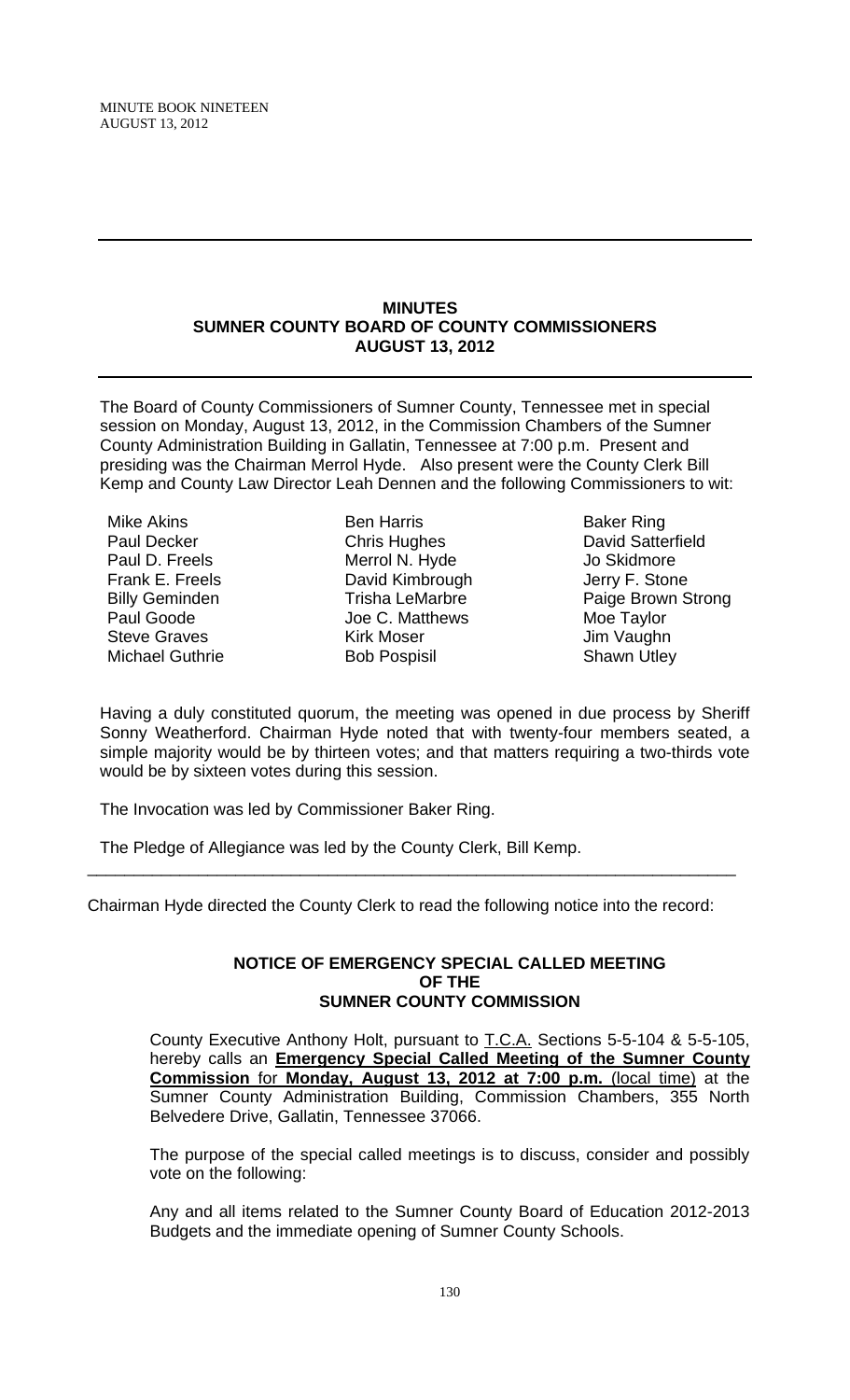Anyone having an interest, desiring to comment or ask questions concerning the above referenced issues is invited to attend these meetings.

# **RECOGNITION OF THE PUBLIC**

\_\_\_\_\_\_\_\_\_\_\_\_\_\_\_\_\_\_\_\_\_\_\_\_\_\_\_\_\_\_\_\_\_\_\_\_\_\_\_\_\_\_\_\_\_\_\_\_\_\_\_\_\_\_\_\_\_\_\_\_\_\_\_\_

 Chairman Hyde opened the floor to allow the public to speak concerning the matter on the agenda.

 The following speakers supported the funding of the Board of Education's budget proposal:

Lindy Gaughan of 120 Ashland Point in Hendersonville, representing the Sumner County Board of Realtors, reported on how a fully funded school system has positive effects on property values and homeowners' desire to live in Sumner County.

Leslie Schell of 1558B Brinkley Branch Road in Hendersonville Aimee Vance of 363 Sunset Island Trail in Gallatin Mary Anne Keene of 420 Kirk Lane in Gallatin Mary Martin Butler of 100 Memosa Drive in Gallatin Lindsey Walker of 106 Crooked Creek Court in Hendersonville Emily Reyes of 327 Huntington Circle in Gallatin MeriAllen Krueger of 121 Windham Circle in Hendersonville Jim Hawkins of 475 Bay Point Drive in Gallatin

Those speaking in support of funding the adult education program were the following:

Glen Kirby of 114 Eagle Drive in Gallatin Miranda Kristine Owens of 116 Homestead Drive in Hendersonville Abby Lynn Hale of Gallatin Casey Moss of 1008 Village Green Crossing in Gallatin Raymond Summers of 108 Tulip Circle in Gallatin

The speakers who opposed increasing taxes to fund the Board of Education's budget request:

Billy W. Woodard of 211 Opossum Road in Portland James Gregory of Bethpage James Mooneyhan of 588 Brandy Hollow Road in Portland stated he thought the Board of Education could spend their funds more wisely and find ways to trim costs.

\_\_\_\_\_\_\_\_\_\_\_\_\_\_\_\_\_\_\_\_\_\_\_\_\_\_\_\_\_\_\_\_\_\_\_\_\_\_\_\_\_\_\_\_\_\_\_\_\_\_\_\_\_\_\_\_\_\_\_\_\_\_\_\_\_

With no one else wishing to speak, recognition of the public was closed.

Chairman Hyde recognized Commissioner Akins who introduced a proposal to create the Sumner County Volunteer School Fund with guidelines to be later defined. He stated that citizens can make a tax-exempt donation to schools and would be publicly recognized. He said the funds could go through both the finance department. He so moved and Commissioner Taylor seconded.

Commissioner Vaughn raised a point of order about an account that already exists. He suggested using the existing account for the fund.

| <b>Akins</b> |   | Taylor              | Geminden      |  |
|--------------|---|---------------------|---------------|--|
| Utley        |   | Graves              | Satterfield   |  |
| F. Freels    |   | <b>Matthews</b>     | <b>Harris</b> |  |
| Ring         | v | <b>Brown Strong</b> | Vaughn        |  |
|              |   |                     |               |  |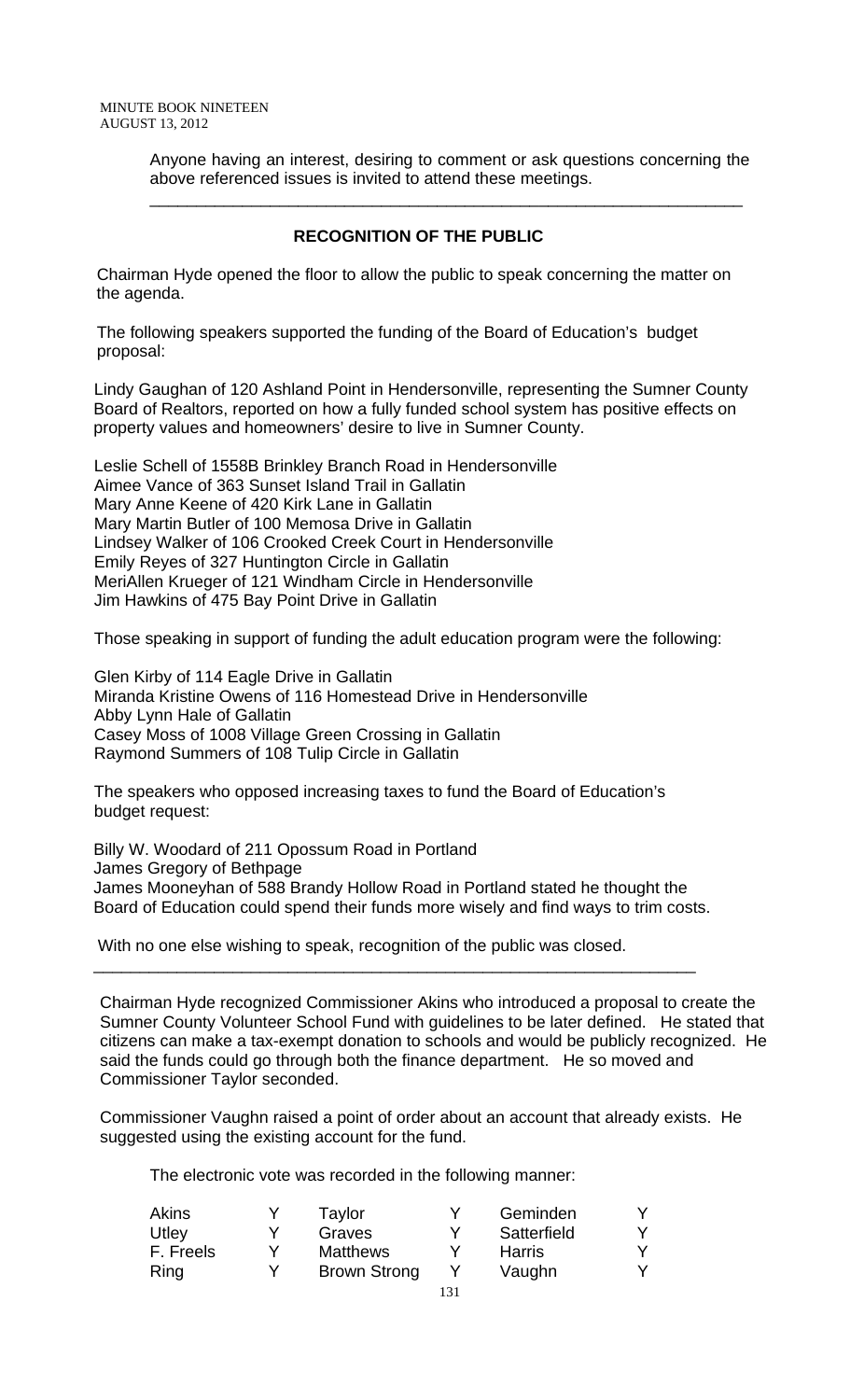| LeMarbre         |   | Moser          |       | <b>Decker</b> |          |
|------------------|---|----------------|-------|---------------|----------|
| Hyde             |   | <b>Hughes</b>  |       | Kimbrough     | N        |
| Goode            | N | Skidmore       |       | P. Freels     | v        |
| <b>Stone</b>     |   | Guthrie        |       | Pospisil      |          |
| <b>VOLUNTEER</b> |   | <b>Yes: 22</b> | No: 2 | Abs: $0$      | 08:06 PM |

Chairman Hyde declared the motion approved by the body. The resulting resolution was prepared as follows:

### **1208-S01 A RESOLUTION CREATING THE SUMNER COUNTY VOLUNTARY TAX ACT FOR SCHOOLS**

**WHEREAS,** the economic resources and financial conditions of our county have forced this body to make drastic cuts in every area of our budget; and

**WHEREAS**, due to these dire economic times**,** this body cannot force tax increases on its citizens yet many have offered to pay additional sums in an effort to better fund capital projects that benefit all the people.

 **WHEREAS** citizens and business have expressed a desire to make contributions to help fund extra programs within our school system.

**THEREFORE, BE IT RESOLVED,** by the Sumner County Board of County Commissioners meeting in special session on this the 13<sup>th</sup> day of August, 2012 that this body does hereby, in an effort to provide funds for our schools, create **THE SUMNER COUNTY VOLUNTARY SCHOOL TAX ACT ("the Act")**  and by such formation, ask citizens who wish to aid our county and schools to make additional voluntary tax contributions**;** and

**BE IT FURTHER RESOLVED** that the purpose of the Act shall be to promote and encourage the contribution of voluntary tax donations to the county to be used to pay for extra programs within our school system; and

**BE IT FURTHER RESOLVED** contributions shall be mailed or delivered to **the Sumner County Finance Department, 355 North Belvedere Drive, Gallatin, TN 37066 and** that a special account shall be created and maintained by the Finance Department which shall assign and reserve all contributions to be used for the Schools; and

**BE IT FURTHER RESOLVED** that all donations must be accepted and distributed pursuant to all state and federal laws, rules and regulations and reported on a quarterly basis to the Education and Budget Committee as well as to this body and provided to the school system on a quarterly basis, and

**BE IT FURTHER RESOLVED** that any donations received shall be so noted in the records of this body as to make it a permanent part of the record and thereby remaining a part of the history of this county.

\_\_\_\_\_\_\_\_\_\_\_\_\_\_\_\_\_\_\_\_\_\_\_\_\_\_\_\_\_\_\_\_\_\_\_\_\_\_\_\_\_\_\_\_\_\_\_\_\_\_\_\_\_\_\_\_\_\_\_\_\_\_\_\_

Chairman Hyde recognized Commissioner Decker who moved to increase the property tax rate, allocating an additional 10 cents to the School General Purpose Fund and 4 cents to County General Fund.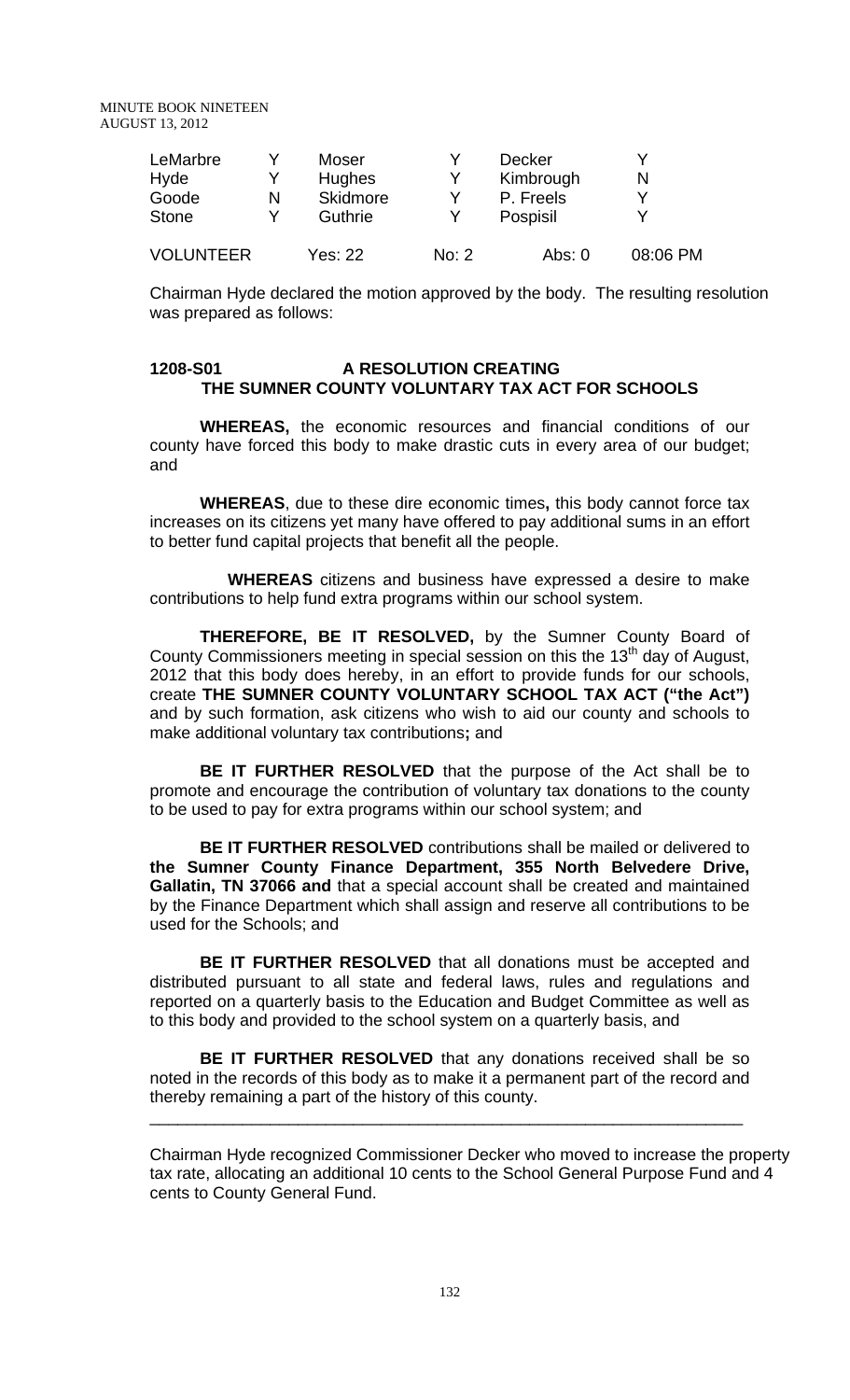The electronic vote was recorded in the following manner:

|                     |   | .10 to School Fund; .04 to County General Fund |        |              |          |
|---------------------|---|------------------------------------------------|--------|--------------|----------|
| Akins               | N | Taylor                                         | N      | Geminden     | N        |
| Utley               |   | Graves                                         | N      | Satterfield  | N        |
| F. Freels           | N | <b>Harris</b>                                  | Y      | Ring         | Y        |
| <b>Brown Strong</b> | N | Vaughn                                         | N      | LeMarbre     | Y        |
| Moser               | N | <b>Decker</b>                                  | Y      | Hyde         | N        |
| <b>Hughes</b>       | N | Kimbrough                                      | Y      | Goode        | Y        |
| <b>Skidmore</b>     | N | P. Freels                                      | N      | <b>Stone</b> | N        |
| Guthrie             |   | Pospisil                                       | N      |              |          |
| PROPERTY TAX        |   | Yes: 8                                         | No: 16 | Abs: $0$     | 08:51 PM |

Chairman Hyde declared the motion failed to pass.

Commissioner Kimbrough moved to re-allocate seven cents of the property tax allocation from the Capital Projects Fund to the School General Purpose Fund.

\_\_\_\_\_\_\_\_\_\_\_\_\_\_\_\_\_\_\_\_\_\_\_\_\_\_\_\_\_\_\_\_\_\_\_\_\_\_\_\_\_\_\_\_\_\_\_\_\_\_\_\_\_\_\_\_\_\_\_\_

County Law Director Leah Dennen responded to a question about the \$15 million hospital fund. To spend it the request must meet the test of being used for the public good. She said there were many scenarios under which a project might qualify.

The electronic vote was recorded in the following manner:

|              |        | MOVE \$.07 FROM CAP FUND TO SCHOOLS |   |               |          |
|--------------|--------|-------------------------------------|---|---------------|----------|
| <b>Akins</b> | N      | Taylor                              | N | Geminden      | N        |
| Utley        | N      | Graves                              | N | Satterfield   | N        |
| F. Freels    | N      | <b>Matthews</b>                     | N | <b>Harris</b> | Y        |
| Ring         | Y      | <b>Brown Strong</b>                 | Y | Vaughn        | N        |
| LeMarbre     | Y      | Moser                               | N | <b>Decker</b> | Y        |
| Hyde         | N      | Hughes                              | Y | Kimbrough     | Y        |
| Goode        | Y      | Skidmore                            | N | P. Freels     | N        |
| <b>Stone</b> | Ν      | Guthrie                             | Y | Pospisil      | N        |
| <b>MOVE</b>  | Yes: 9 | No: 15                              |   | Abs: 0        | 09:17 PM |

Chairman Hyde declared the motion failed to pass.

Commissioner Matthews moved, seconded by Commissioner LeMarbre, to re-allocate four cents of the property tax allocation designated for the Capital Projects Fund and move it to the school system. Furthermore, he requested the Board of Education to take a long look at reducing the school budget as suggested by some of its members.

\_\_\_\_\_\_\_\_\_\_\_\_\_\_\_\_\_\_\_\_\_\_\_\_\_\_\_\_\_\_\_\_\_\_\_\_\_\_\_\_\_\_\_\_\_\_\_\_\_\_\_\_\_\_\_\_\_\_\_\_

|                  |   | MOVE \$.04 FROM CAP FUND TO SCHOOLS |        |               |          |
|------------------|---|-------------------------------------|--------|---------------|----------|
| <b>Akins</b>     | N | Taylor                              | N      | Geminden      | N        |
| Utley            | N | Graves                              | N      | Satterfield   | N        |
| F. Freels        | N | <b>Matthews</b>                     | Y      | <b>Harris</b> | Y        |
| Ring             | Y | <b>Brown Strong</b>                 | Y      | Vaughn        | N        |
| LeMarbre         | Y | Moser                               | N      | <b>Decker</b> | Y        |
| Hyde             | Y | Hughes                              | Y      | Kimbrough     | Y        |
| Goode            | Y | <b>Skidmore</b>                     | N      | P. Freels     | N        |
| <b>Stone</b>     | N | Guthrie                             | Y      | Pospisil      | N        |
| <b>MOVE\$.04</b> |   | <b>Yes: 11</b>                      | No: 13 | Abs: 0        | 09:18 PM |
|                  |   |                                     | 133    |               |          |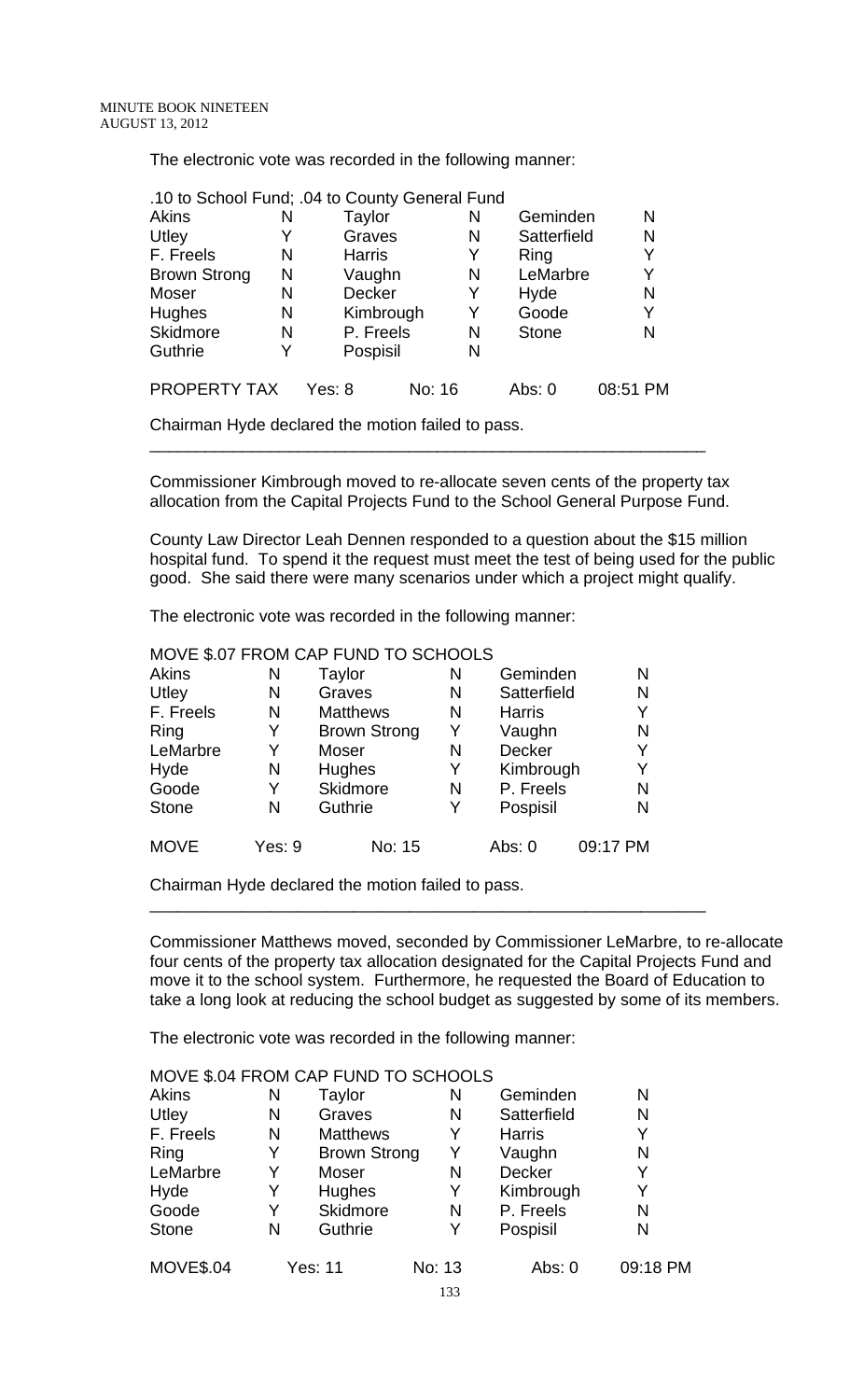Chairman Hyde declared the motion failed to pass.

Commissioner Goode moved for the Commission to stay as long as it takes to resolve the matter. Chairman Hyde ruled the motion out of order. Commissioner Goode asked the Chairman to allow the Director of Finance to speak on what budget options are possible to come up with to fund the \$2.8 million shortfall for the schools.

David Lawing responded with the following categories: \$3.4 million in Capital Projects Fund; \$3.6 million in funds from the regional hospital sale although it is needed to build up the insurance fund; and an additional tax.

\_\_\_\_\_\_\_\_\_\_\_\_\_\_\_\_\_\_\_\_\_\_\_\_\_\_\_\_\_\_\_\_\_\_\_\_\_\_\_\_\_\_\_\_\_\_\_\_\_\_\_\_\_\_\_\_\_\_\_\_

# **RECESS**

\_\_\_\_\_\_\_\_\_\_\_\_\_\_\_\_\_\_\_\_\_\_\_\_\_\_\_\_\_\_\_\_\_\_\_\_\_\_\_\_\_\_\_\_\_\_\_\_\_\_\_\_\_\_\_\_\_\_\_\_\_\_\_\_\_\_\_\_\_\_

Commissioner Hughes called for a recess at 9:20 p.m. Chairman Hyde declared the Commission reconvened at 9:30 p.m.

Commissioner Vaughn moved, seconded by Commissioner Pospisil, to fund the school system at \$192,424,435.00.

\_\_\_\_\_\_\_\_\_\_\_\_\_\_\_\_\_\_\_\_\_\_\_\_\_\_\_\_\_\_\_\_\_\_\_\_\_\_\_\_\_\_\_\_\_\_\_\_\_\_\_\_\_\_\_\_\_\_\_\_\_\_\_\_\_\_\_\_\_\_

Commissioner Kimbrough moved to amend, seconded by Commissioner LeMarbre, to appropriate \$1 million from the Capital Projects Fund and \$1 million from the \$3.5 million regional hospital fund to the school system.

The electronic vote was recorded in the following manner:

# \$1M FROM CAP FUND \$1M HOSPITAL RESERVE

| Akins        | N      | Taylor              |        | N | Geminden      | N        |
|--------------|--------|---------------------|--------|---|---------------|----------|
| Utley        | N      | Graves              |        | N | Satterfield   | N        |
| F. Freels    | N      | <b>Matthews</b>     |        | N | <b>Harris</b> | Y        |
| Ring         | Y      | <b>Brown Strong</b> |        | Y | Vaughn        | N        |
| LeMarbre     | Y      | Moser               |        | N | Decker        | Y        |
| Hyde         | N      | Hughes              |        | Y | Kimbrough     | Y        |
| Goode        | Y      | Skidmore            |        | N | P. Freels     | N        |
| <b>Stone</b> | N      | Guthrie             |        | Y | Pospisil      | N        |
| AMEND4       | Yes: 9 |                     | No: 15 |   | Abs: 0        | 09:38 PM |

Chairman Hyde declared the motion failed to pass.

Commissioner Hughes moved to amend, seconded by Commissioner Guthrie, to take \$750,000.00 million from the Capital Projects Fund and \$750,000.00 million from the regional hospital fund and appropriate it to the school system.

\_\_\_\_\_\_\_\_\_\_\_\_\_\_\_\_\_\_\_\_\_\_\_\_\_\_\_\_\_\_\_\_\_\_\_\_\_\_\_\_\_\_\_\_\_\_\_\_\_\_\_\_\_\_\_\_\_\_\_\_

Chairman Hyde recognized Commissioner Moser who requested the Board of Education and the Director of Schools get cost figures on the number of school employees working part time and receiving full-time benefits.

| Akins     | N | Taylor              | N | Geminden      | N |
|-----------|---|---------------------|---|---------------|---|
| Utley     |   | Graves              | N | Satterfield   | N |
| F. Freels | N | <b>Matthews</b>     | N | <b>Harris</b> |   |
| Ring      | v | <b>Brown Strong</b> |   | Vaughn        | N |
|           |   |                     |   |               |   |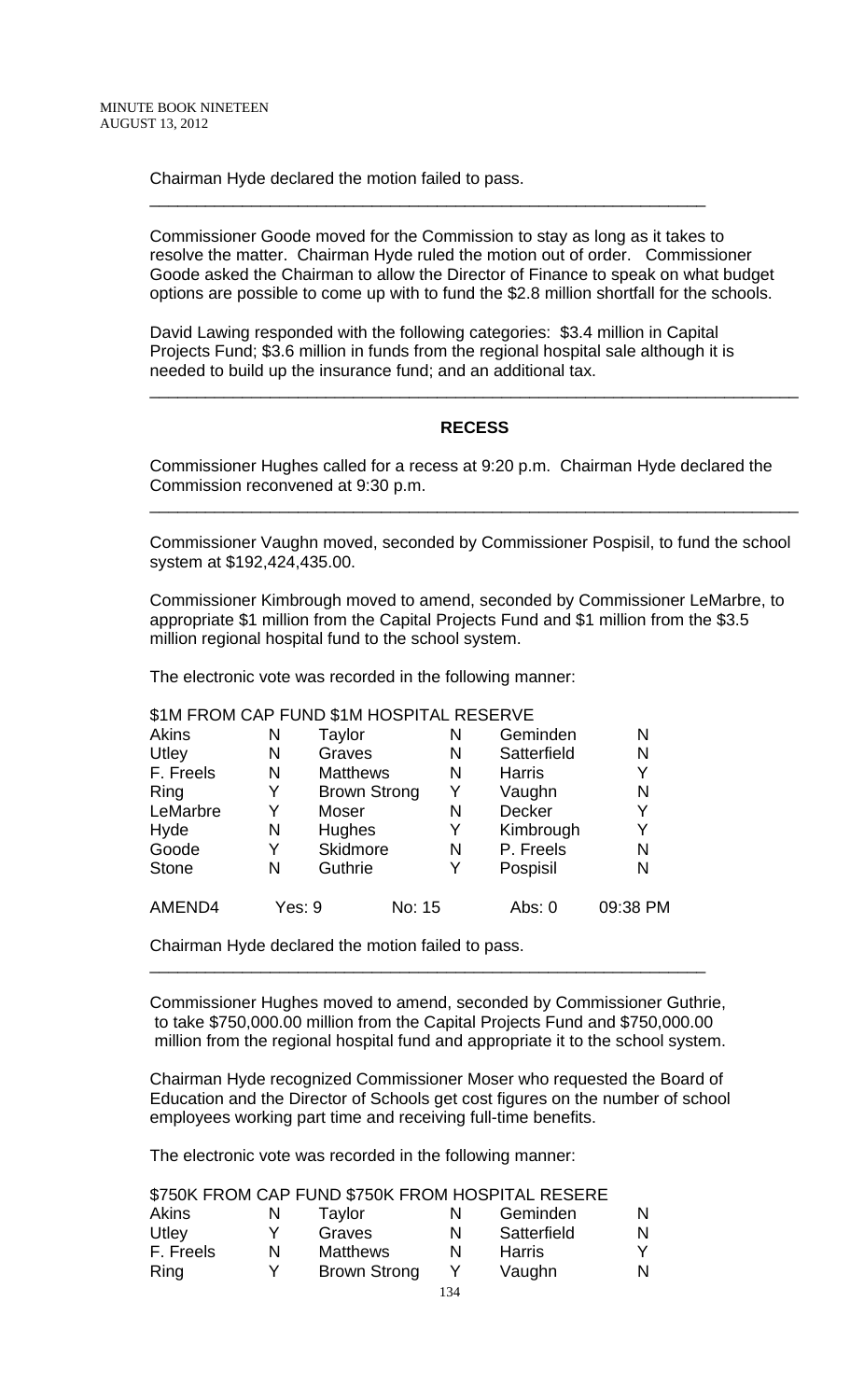MINUTE BOOK NINETEEN AUGUST 13, 2012

| LeMarbre<br><b>Hughes</b><br><b>Skidmore</b><br>Guthrie | N | <b>Decker</b><br>Kimbrough<br>P. Freels<br>Pospisil |        | Hyde<br>Goode<br><b>Stone</b> | N<br>N   |
|---------------------------------------------------------|---|-----------------------------------------------------|--------|-------------------------------|----------|
| AMEND5                                                  |   | Yes: 10                                             | No: 13 | Abs: $0$                      | 09:42 PM |

\_\_\_\_\_\_\_\_\_\_\_\_\_\_\_\_\_\_\_\_\_\_\_\_\_\_\_\_\_\_\_\_\_\_\_\_\_\_\_\_\_\_\_\_\_\_\_\_\_\_\_\_\_\_\_\_\_\_\_\_

Chairman Hyde declared the motion failed to pass.

#### **RECESS**

\_\_\_\_\_\_\_\_\_\_\_\_\_\_\_\_\_\_\_\_\_\_\_\_\_\_\_\_\_\_\_\_\_\_\_\_\_\_\_\_\_\_\_\_\_\_\_\_\_\_\_\_\_\_\_\_\_\_\_\_\_\_\_\_\_\_\_\_\_\_

Commissioner Utley called for a recess at 9:45 p.m. Chairman Hyde declared the Commission reconvened at 10:00 p.m.

Commissioner Goode requested the total reserves of the County. Mr. Lawing responded, stating from the close of the 2011-12 Fiscal Year the reserves are as follows:

- \$18,179, 212.00 hospital funds
- \$9,595.00 construction fees
- \$20,529.00 abatement fees
- \$702,992.00 set aside by legislation
- **\$278,841.00 Volunteer State Community College Fund**
- \$35,464.00 MPG Grant
- \$11,437,691.00 Unassigned Fund Balance Mr. Lawing stated that to keep the current bond rating the County has to have a stable reserve. Mr. Lawing said it was unsound to fund the school system from this fund. Mr. Lawing said it was more economically sound to take schools funds from the hospital fund or to create more revenues through taxes.

Mr. Lawing stated that Total County Reserves equaled approximately \$30,000,000.00.

Commissioner Goode moved to amend the motion, seconded by Commissioner Guthrie, to take \$1.5 million from the \$3.8 million hospital fund for the school system. Mr. Lawing stated that this would leave \$2 million in the fund.

Mr. Lawing stated that the Employees Insurance Trust will need a cash infusion of approximately \$4 million, which may need to come from the hospital fund. He stated that other ways to pay the Trust were to re-allocate one-time pennies into the fund; \$3.8 million from hospital fund; or allocate a few pennies one time from the Debt Service Fund, which has a reserve of \$10 million.

Commissioner Ring declared an indirect conflict of interest but stated that he would vote his conscience.

Commissioner Frank Freels called for the question.

| <b>END DEBATE</b> |   |                     |   |               |   |
|-------------------|---|---------------------|---|---------------|---|
| Akins             |   | Taylor              |   | Geminden      | N |
| Utley             | N | Graves              | N | Satterfield   | N |
| F. Freels         | N | <b>Matthews</b>     | N | <b>Harris</b> | N |
| Ring              | N | <b>Brown Strong</b> | N | Vaughn        |   |
| LeMarbre          | N | Moser               | N | <b>Decker</b> | N |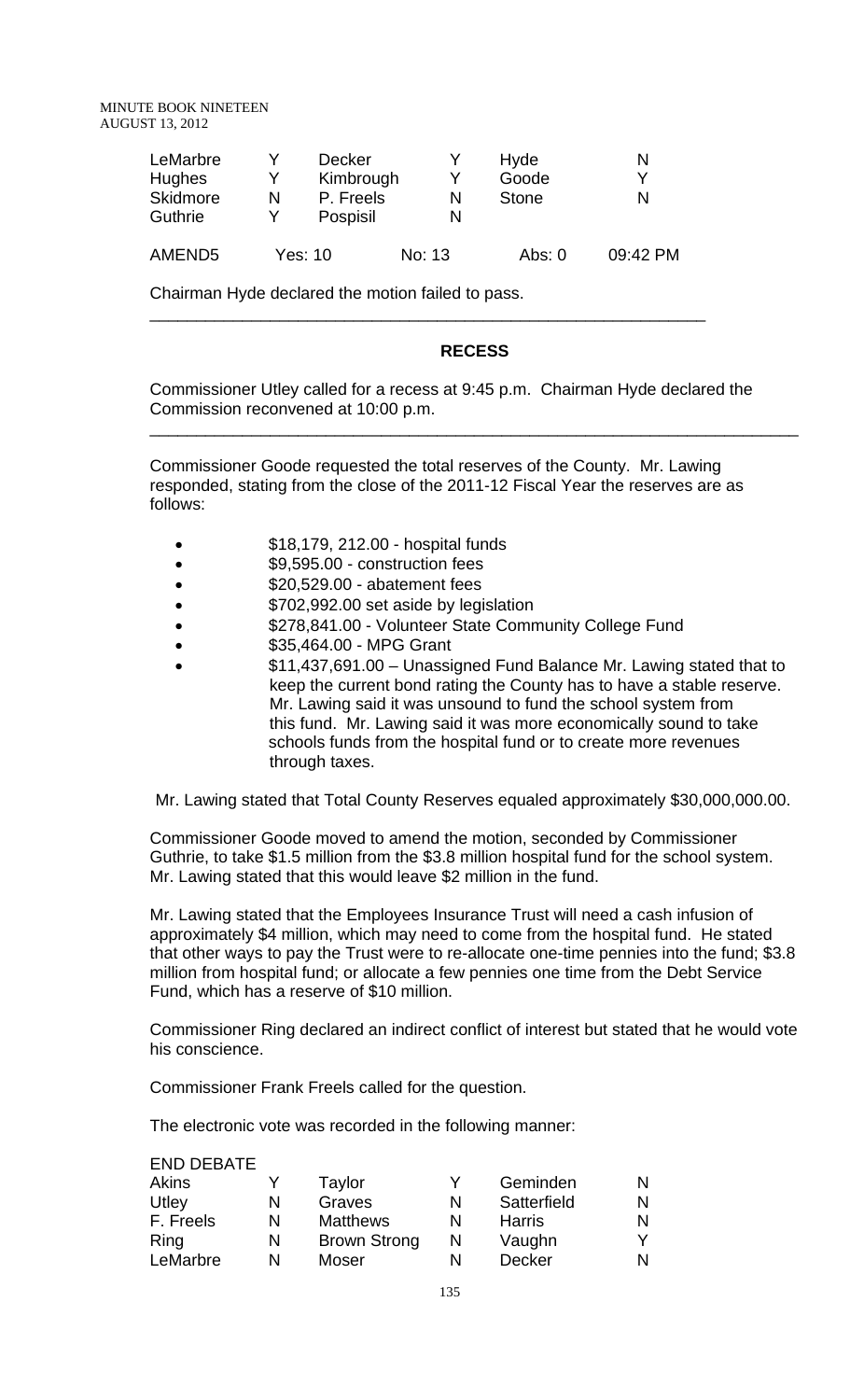| Hyde     |   | <b>Hughes</b>   | N      | Kimbrough | N        |
|----------|---|-----------------|--------|-----------|----------|
| Goode    | N | <b>Skidmore</b> |        | P. Freels | v        |
| Stone    |   | Guthrie         |        | Pospisil  | v        |
| QUESTION |   | Yes: 8          | No: 16 | Abs: $0$  | 10:11 PM |

Chairman Hyde declared the motion to end debate failed to pass.

Commissioner LeMarbre moved to suspend the rules, seconded by Commissioner Matthews, to allow Dr. Del Phillips to speak. Mr. Phillips stated that he could not determine at this time how much in funds it would take to keep all the teachers.

The electronic vote was recorded in the following manner:

|              |        | \$1.5M FROM HOSPITAL RESERVE FUND |   |               |          |
|--------------|--------|-----------------------------------|---|---------------|----------|
| Akins        | N      | Taylor                            | N | Geminden      | N        |
| Utley        | N      | Graves                            | N | Satterfield   | N        |
| F. Freels    | N      | <b>Matthews</b>                   | N | <b>Harris</b> | Y        |
| Ring         | Y      | <b>Brown Strong</b>               | Y | Vaughn        | N        |
| LeMarbre     | Y      | Moser                             | N | Decker        | Υ        |
| Hyde         | N      | Hughes                            | Y | Kimbrough     | Y        |
| Goode        | Y      | Skidmore                          | N | P. Freels     | N        |
| <b>Stone</b> | N      | Guthrie                           | Y | Pospisil      | N        |
| \$1.5M       | Yes: 9 | No: 15                            |   | Abs: 0        | 10:14 PM |

Chairman Hyde declared the Commissioner Goode's motion failed to pass. \_\_\_\_\_\_\_\_\_\_\_\_\_\_\_\_\_\_\_\_\_\_\_\_\_\_\_\_\_\_\_\_\_\_\_\_\_\_\_\_\_\_\_\_\_\_\_\_\_\_\_\_\_\_\_\_\_\_\_\_

Commissioner Freels called for the question on the main motion and was seconded by Commissioner Taylor.

The electronic vote was recorded in the following manner:

| END DEBATE ON MAIN MOTION |   |                     |   |               |        |   |          |  |
|---------------------------|---|---------------------|---|---------------|--------|---|----------|--|
| <b>Akins</b>              |   | Taylor              | Y | Geminden      |        | Y |          |  |
| Utley                     | N | Graves              | N | Satterfield   |        | Y |          |  |
| F. Freels                 | Y | <b>Matthews</b>     | N | <b>Harris</b> |        | N |          |  |
| Ring                      | N | <b>Brown Strong</b> | N | Vaughn        |        | Y |          |  |
| LeMarbre                  | N | Moser               | N | <b>Decker</b> |        | N |          |  |
| Hyde                      | Y | Hughes              | N | Kimbrough     |        | N |          |  |
| Goode                     | N | Skidmore            | A | P. Freels     |        | Y |          |  |
| <b>Stone</b>              | Y | Guthrie             | N | Pospisil      |        | Y |          |  |
| <b>QUESTIONMAIN</b>       |   | Yes: 10             |   | No: 13        | Abs: 1 |   | 10:15 PM |  |

\_\_\_\_\_\_\_\_\_\_\_\_\_\_\_\_\_\_\_\_\_\_\_\_\_\_\_\_\_\_\_\_\_\_\_\_\_\_\_\_\_\_\_\_\_\_\_\_\_\_\_\_\_\_\_\_\_\_\_\_

Chairman Hyde declared the motion to end failed to pass.

Commissioner Matthews moved, seconded by Commissioner Ring, to re-allocate two cents from the Capital Projects Fund to schools.

The electronic vote was recorded in the following manner:

\$.02 FROM CAPITAL PROJECTS TO SCHOOLS

| Akins     | N | Taylor              | N | Geminden      | N |
|-----------|---|---------------------|---|---------------|---|
| Utley     |   | Graves              | N | Satterfield   | N |
| F. Freels | N | <b>Matthews</b>     |   | <b>Harris</b> |   |
| Ring      | v | <b>Brown Strong</b> |   | Vaughn        | N |
|           |   |                     |   |               |   |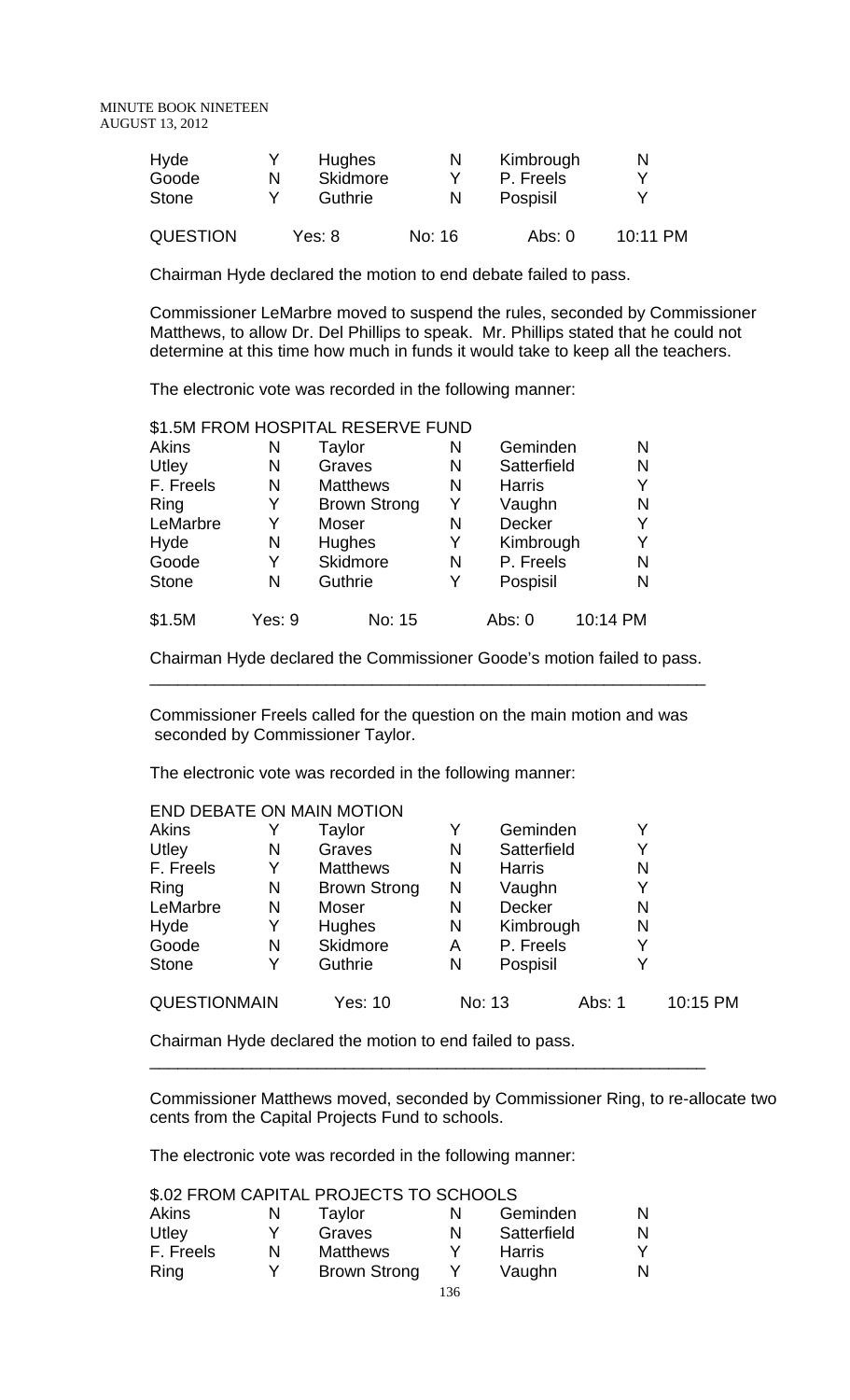| LeMarbre<br>Hyde | v<br>Y         | Moser<br><b>Hughes</b> | N<br>Y | Decker<br>Kimbrough | v<br>v   |
|------------------|----------------|------------------------|--------|---------------------|----------|
| Goode            | v              | Skidmore               | N      | P. Freels           | N        |
| <b>Stone</b>     | N              | Guthrie                |        | Pospisil            | N        |
| \$.02            | <b>Yes: 12</b> | No: 12                 |        | Abs: $0$            | 10:21 PM |

Chairman Hyde declared the motion failed to pass.

Commissioner Freels moved, seconded by Commissioner Stone, for adjournment.

\_\_\_\_\_\_\_\_\_\_\_\_\_\_\_\_\_\_\_\_\_\_\_\_\_\_\_\_\_\_\_\_\_\_\_\_\_\_\_\_\_\_\_\_\_\_\_\_\_\_\_\_\_\_\_\_\_\_\_\_

The electronic vote was recorded in the following manner:

| <b>MOTION TO ADJOURN</b> |   |                     |        |               |          |
|--------------------------|---|---------------------|--------|---------------|----------|
| Akins                    |   | Taylor              | Y      | Geminden      | Y        |
| Utley                    | N | Graves              | Y      | Satterfield   | Y        |
| F. Freels                | Y | <b>Matthews</b>     | N      | <b>Harris</b> | N        |
| Ring                     | N | <b>Brown Strong</b> | Ν      | Vaughn        | Y        |
| LeMarbre                 | N | Moser               | N      | Decker        | N        |
| Hyde                     | N | Hughes              | N      | Kimbrough     | N        |
| Goode                    | N | <b>Skidmore</b>     | Y      | P. Freels     | Y        |
| <b>Stone</b>             | Y | Guthrie             | N      | Pospisil      | Y        |
| <b>ADJOURN</b>           |   | Yes: 11             | No: 13 | Abs: 0        | 10:22 PM |

Chairman Hyde declared the amendment failed to pass.

Commissioner Moser moved to amend, seconded by Commissioner Vaughn, to pay for \$800,000.00 for capital projects out of the Capital Projects Fund.

\_\_\_\_\_\_\_\_\_\_\_\_\_\_\_\_\_\_\_\_\_\_\_\_\_\_\_\_\_\_\_\_\_\_\_\_\_\_\_\_\_\_\_\_\_\_\_\_\_\_\_\_\_\_\_\_\_\_\_\_

The electronic vote was recorded in the following manner:

| \$800K IN CAPITAL EXPENSES |                |               |   |              |          |  |  |  |
|----------------------------|----------------|---------------|---|--------------|----------|--|--|--|
| <b>Akins</b>               |                | Taylor        | N | Geminden     | Y        |  |  |  |
| Utley                      | Y              | Graves        | Y | Satterfield  | N        |  |  |  |
| <b>Matthews</b>            | Y              | <b>Harris</b> | Y | Ring         | Y        |  |  |  |
| <b>Brown Strong</b>        | Y              | Vaughn        | Y | LeMarbre     | Y        |  |  |  |
| Moser                      | Y              | Decker        | Y | Hyde         | Y        |  |  |  |
| Hughes                     | Y              | Kimbrough     | Y | Goode        | Y        |  |  |  |
| Skidmore                   | Y              | P. Freels     | N | <b>Stone</b> | N        |  |  |  |
| Guthrie                    | Y              | Pospisil      | Y |              |          |  |  |  |
| \$800K                     | <b>Yes: 19</b> | No: 4         |   | Abs: 0       | 10:24 PM |  |  |  |

Chairman Hyde declared the amendment approved by the body.

\_\_\_\_\_\_\_\_\_\_\_\_\_\_\_\_\_\_\_\_\_\_\_\_\_\_\_\_\_\_\_\_\_\_\_\_\_\_\_\_\_\_\_\_\_\_\_\_\_\_\_\_\_\_\_\_\_\_\_\_

|           |   | MAIN MOTION AS AMENDED TO FUND SCHOOLS |     |               |   |
|-----------|---|----------------------------------------|-----|---------------|---|
| Akins     |   | Taylor                                 | N   | Geminden      |   |
| Utley     |   | Graves                                 | Y   | Satterfield   | N |
| F. Freels | N | <b>Matthews</b>                        | Y   | <b>Harris</b> |   |
| Ring      | Y | <b>Brown Strong</b>                    | N   | Vaughn        |   |
| LeMarbre  | Y | Moser                                  | Y   | Decker        |   |
| Hyde      | Y | <b>Hughes</b>                          | N   | Kimbrough     | N |
| Goode     | N | Skidmore                               | Y   | P. Freels     | N |
|           |   |                                        | 137 |               |   |